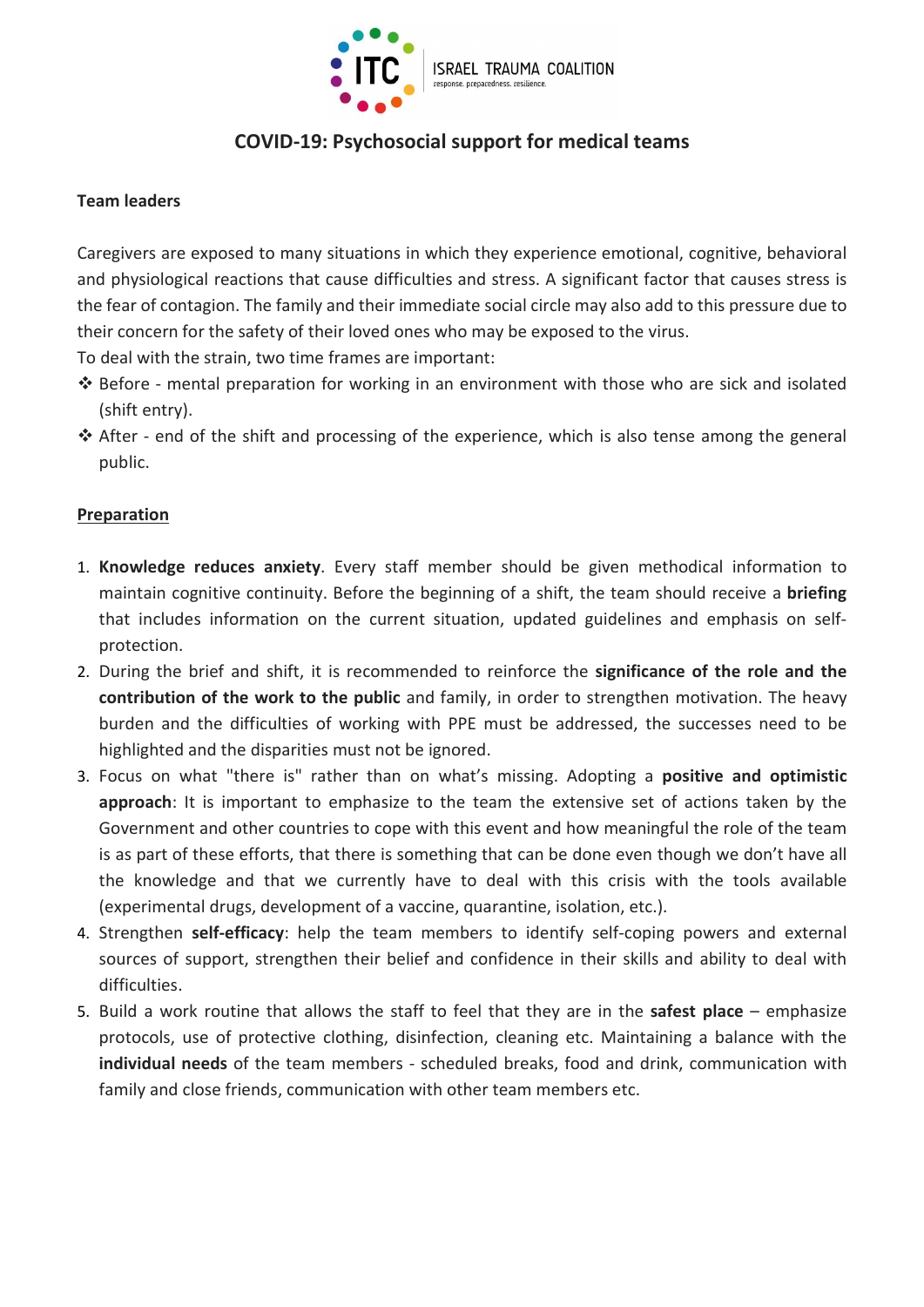

# End of shift

The above recommendations should also be applied at the end of a shift. In addition, a number of aspects should be considered when ending a shift and upon return to the family:

- 1. Give room and legitimacy to emotional expression. It is important to have a discussion at the end of the shift: a 3-step meeting within hours of an event, which aims to assess the participant's mental state and mitigate symptoms if necessary. Conversation steps:
	- a. Facts (what happened) and your role in it
	- b. Normalization 'This is a normal reaction to a difficult and unconventional event'
	- c. Attention to follow-up (with a psycho-social professional) what symptoms are expected later, should development and/or relief be expected, self-acceptance, patience and tolerance, and finally - providing information (who can help, recommendations and guidelines).
- 2. Make sure to engage in "battery charging" activities at the end of the shift. Examples: sports, music, prayer, meditation, emotional sharing, etc.
- 3. Make sure staff members talk openly with their family members about the risks associated with working in a Corona treatment hospital/center. Explain that you take the strictest safety measures and receive the best protection available - and ask them to share with their family the important task ahead of you.

# In all stages of the event

Whether the employee is working or at home, it is important to pay attention to responses that indicate stress and anxiety, or to new, unfamiliar responses. If familiar symptoms persist and do not weaken or new ones appear - professionals should be involved.

Despite the importance and willingness of some of the team to talk about the subject  $-$  it is not mandatory. If someone does not want to talk, this is also an appropriate way of dealing.

#### Recommendations for team members

Focus on what "there is" rather than what's missing. Adopt a positive and optimistic approach. There is something to do, even though we do not know everything and we currently have to deal with the difficulties with the tools at our disposal.

Knowledge reduces anxiety. Ask and learn about the current updated situation, guidelines and emphasis regarding self-protection.

Give room and legitimacy to emotional expression. Feelings of stress and anxiety are normal reactions in an emergency and should be expressed. Everyone responds in his or her own way - and every response is legitimate in an emergency.

Routine produces confidence. Maintain life and work routines. Maintaining a daily agenda and regular habits builds certainty and a sense of security.